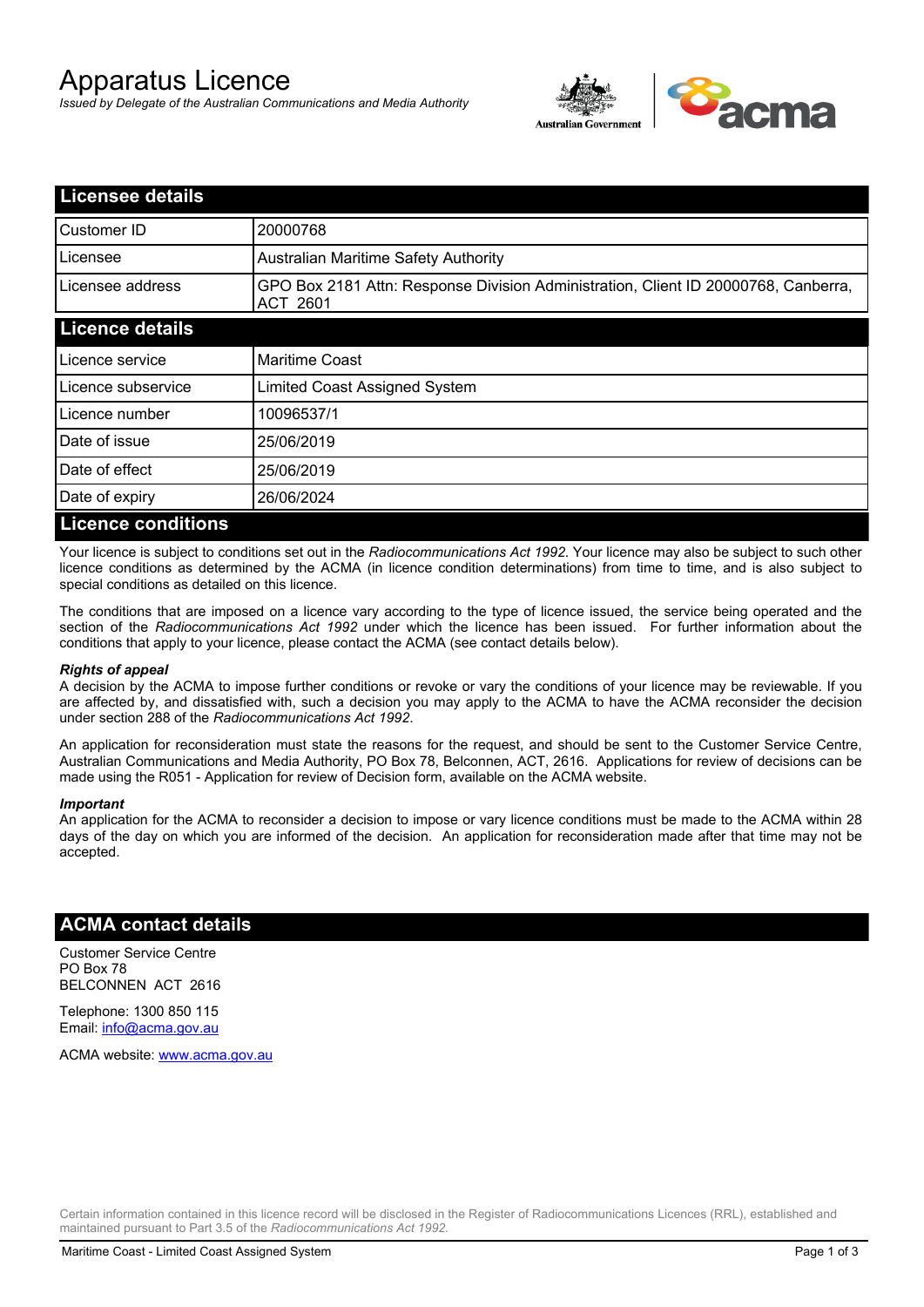# **Advisory Notes applying to licence no.: 10096537/1**

Conditions applicable to the operation of Limited Coast Assigned System authorised under this licence can be found in the Radiocommunications Licence Conditions (Apparatus Licence) Determination and the Radiocommunications Licence Conditions (Maritime Coast Licence) Determination. Copies of these determinations are available from the ACMA and from the ACMA home page (www.acma.gov.au).